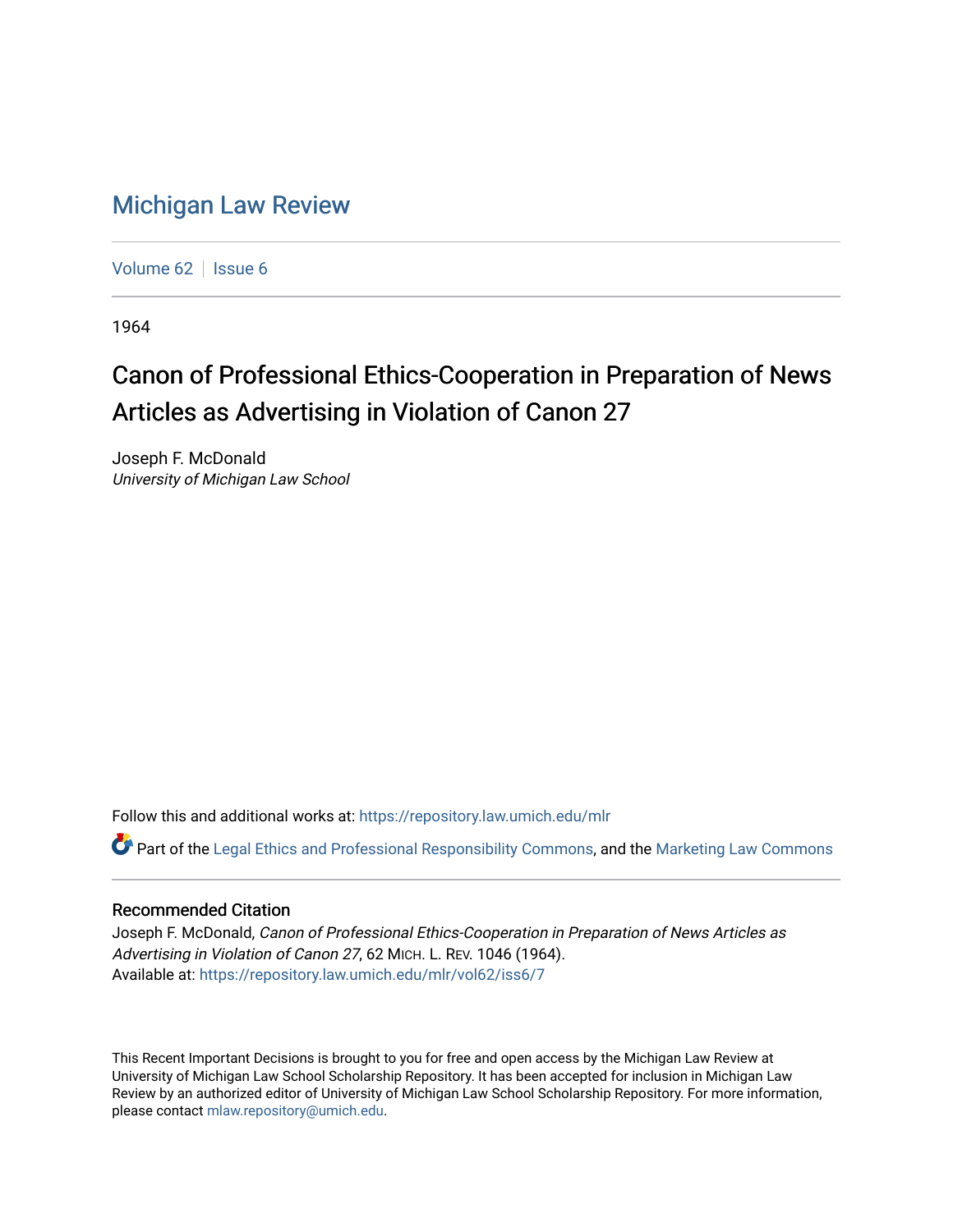CANONS OF PROFESSIONAL ETHICS-CooPERATION IN PREPA• RATION OF NEWS ARTICLES AS ADVERTISING IN VIOLATION OF CANON 27-Two recent decisions were the first to construe the prohibition against indirect advertising embodied in Canon 27 of the Canons of Professional Ethics.1 Although the facts and issues involved were substantially **alike, the**  holdings were divergent.

At the request of a local Miami newspaper, respondent submitted to an interview which formed the basis of a full page article in the "Sunday Supplement."2 The article see forth a complimentary biography **of respon**dent and described the internal workings of his firm. Respondent was found guilty of violating Canon 273 by the Grievance Committee of the Florida State Bar Association. The recommendation was modified from private to public reprimand by the Board of Governors. On review, *held,* recommendation quashed and complaint dismissed, one judge concurring spe-

1 Canon 27 is identical in both jurisdictions. See notes 3, 5 *infra.* Its material passage is as follows: *"Advertising, Direct or Indirect-It* is unprofessional to solicit professional employment by circulars, advertisements, through touters or by personal communications or interviews not warranted by personal relations. Indirect advertisement procuring his photograph to be published in connection with causes in which the lawyer has been or is engaged or concerning the manner of their conduct, the magnitude of the interest involved, the importance of the lawyer's position, and all other like selflaudation, offend the traditions and lower the tone of our profession and are reprehensible; but the customary use of simple professional cards is not improper." AMERICAN BAR Association, Canons of Professional and Judicial Ethics 19 (1957).

2 Miami News, Dec. 13, 1959.

3 Fla. Code of Ethics, Rule B(l), 31 FLA. STAT. ANN. § 21, n-27 (Supp. 1962).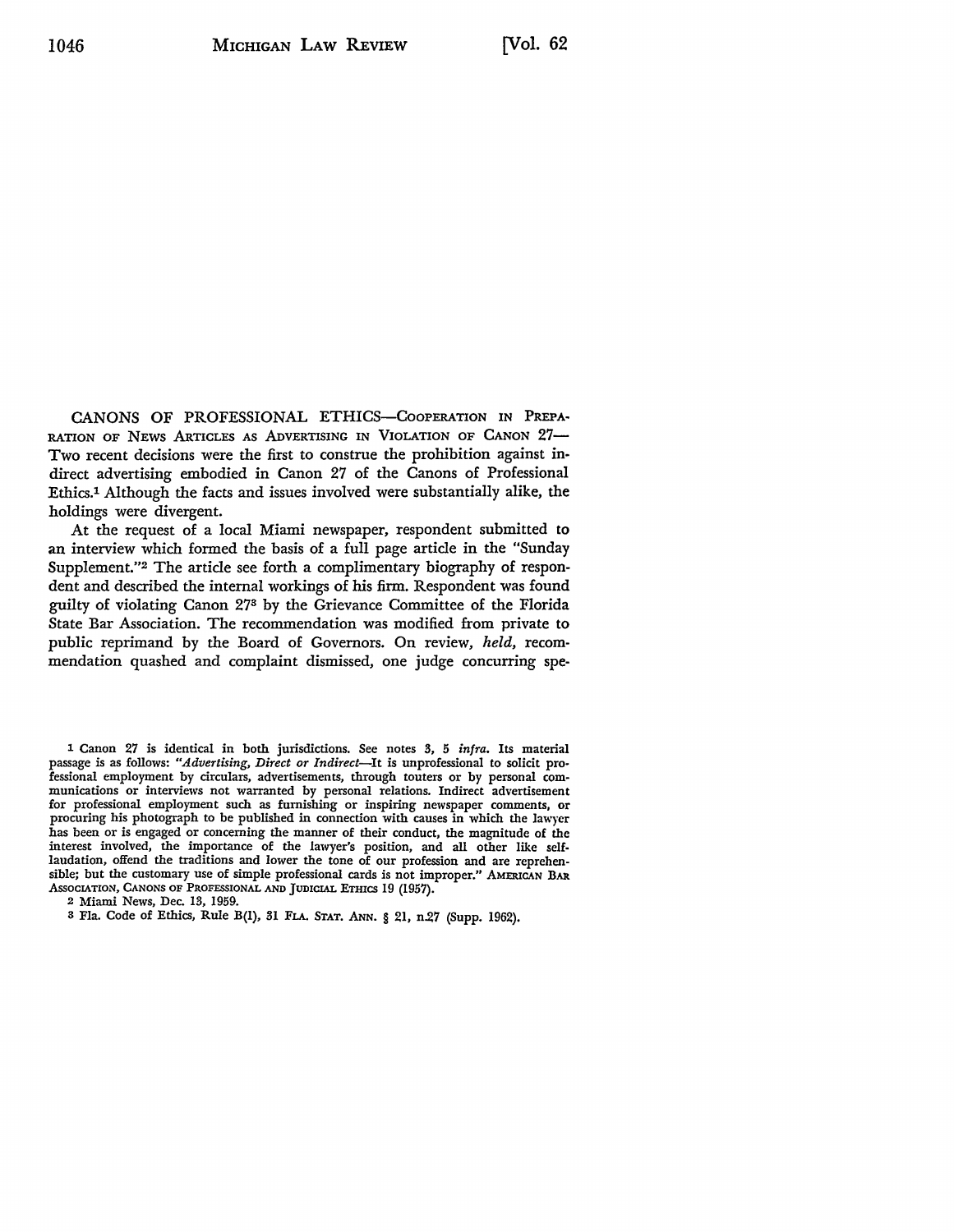cially, one judge dissenting. Furnishing information at the instigation of a newspaper for a newsworthy article not offensively self-laudatory is not indirect advertising in violation of Canon 27. *State ex rel. Florida Bar v. Nichols,* 151 So. 2d 257 (Fla. 1963).

A national magazine contacted respondents regarding a proposed article on the practice of corporate law in New York City. Respondents submitted to interviews and posed for photographs. The article,<sup>4</sup> published after approval by respondents, described the complexity of corporate law by reference to the firm's activities. The referee found respondents guilty of professional misconduct and of violating Canons 27 and 29.5 On a motion to confirm, *held,* confirmed and respondents censured, one judge dissenting. Compliance with requests for assistance in the preparation of an objectionably laudatory magazine article and approval of the publication thereof is indirect advertising in violation of Canons 27 and 29 and thus professional misconduct.6 *In Te Connelly,* 18 App. Div. 2d 466, 240 N.Y.S.2d 126 (1963).

Canon 27 is designed to prohibit attorneys from having contact with the public which might tend to promote their professional employment.7 It is not limited to direct paid advertising and "ambulance chasing," but expressly extends to "indirect advertisement . . . such as furnishing or inspiring newspaper comments.  $\ldots$  <sup>28</sup> The numerous cases interpreting Canon 27° have nearly all involved situations in which the attorney himself instigated the prohibited activity. Those few cases which have dealt with uninstigated advertising have usually involved certain organizations which provide legal services for their members. For example, railroad unions have undertaken to refer injured railroadmen to particular lawyers, and this practice has been unanimously condemned under the Canons.10 Similar uninstigated advertising incident to the legal aid programs of automobile clubs11 and seamen's associations12 has also met with disapproval. An ex-

**4** Life, March 9, 1962, p. 80. *Life* responded to the decision reported herein with a critical editorial. Life, May 31, 1963, p. 4. In rebuttal, see 49 A.B.A.J. 752 (1963).

**r; N.Y.** Canons of Professional Ethics, N.Y. JUDICIARY LAW § 315 (Supp. 1963).

<sup>6</sup>The term "professional misconduct" of attorneys includes violations of the Canons of Ethics. N.Y. JUDICIARY LAw § 90 provides sanctions for such misconduct.

7 For the history and policies underlying Canon 27, see generally DRINKER, LEGAL ETHICS 210-15 (1953); Comment, 25 u. Cm. L. REv. 674 (1958).

8 See note 1 *supra.* 

o See generally Annot. 39 A.L.R.2d 1055 (1955); Annot., 73 A.L.R. 401 (1931).

10 See *In re* O'Neill, 5 F. Supp. 465 (S.D.N.Y. 1933); Hildebrand v. State Bar, 36 Cal. 2d 504, 225 P.2d 508 (1950); *In re* Brotherhood of Railroad Trainmen, 13 Ill. 2d 391, 150 N.E.2d 163 (1958); *In re Fisch, 269 App. Div. 74, 54 N.Y.S.2d 126 (1945). But see Ryan v.* Pennsylvania R.R., 268 Ill. App. 364 (1932), where the court upheld an attorney's lien on a judgment recovered by a referral plan client.

11 See People *ex rel.* Chicago Bar Ass'n v. Chicago Motor Club, 362 Ill. 50, 199 N.E. 1 (1935); In the Matter of Maclub of America, Inc., 295 Mass. 45, 3 N.E.2d 272 (1936); Weihofen, *Practice of Law by Motor Clubs-Useful But Forbidden,* 3 U. Cm. L. REv. 296 (1936).

12 See *In re* Axtell, 229 App. Div. 323, 242 N.Y.S. 18 (1930), *afj'd as to guilt,* 257 N.Y. 210, 177 N.E. 423 (1931), *modified as to discipline,* 235 App. Div. 350, 257 N.Y.S. 470 (1932).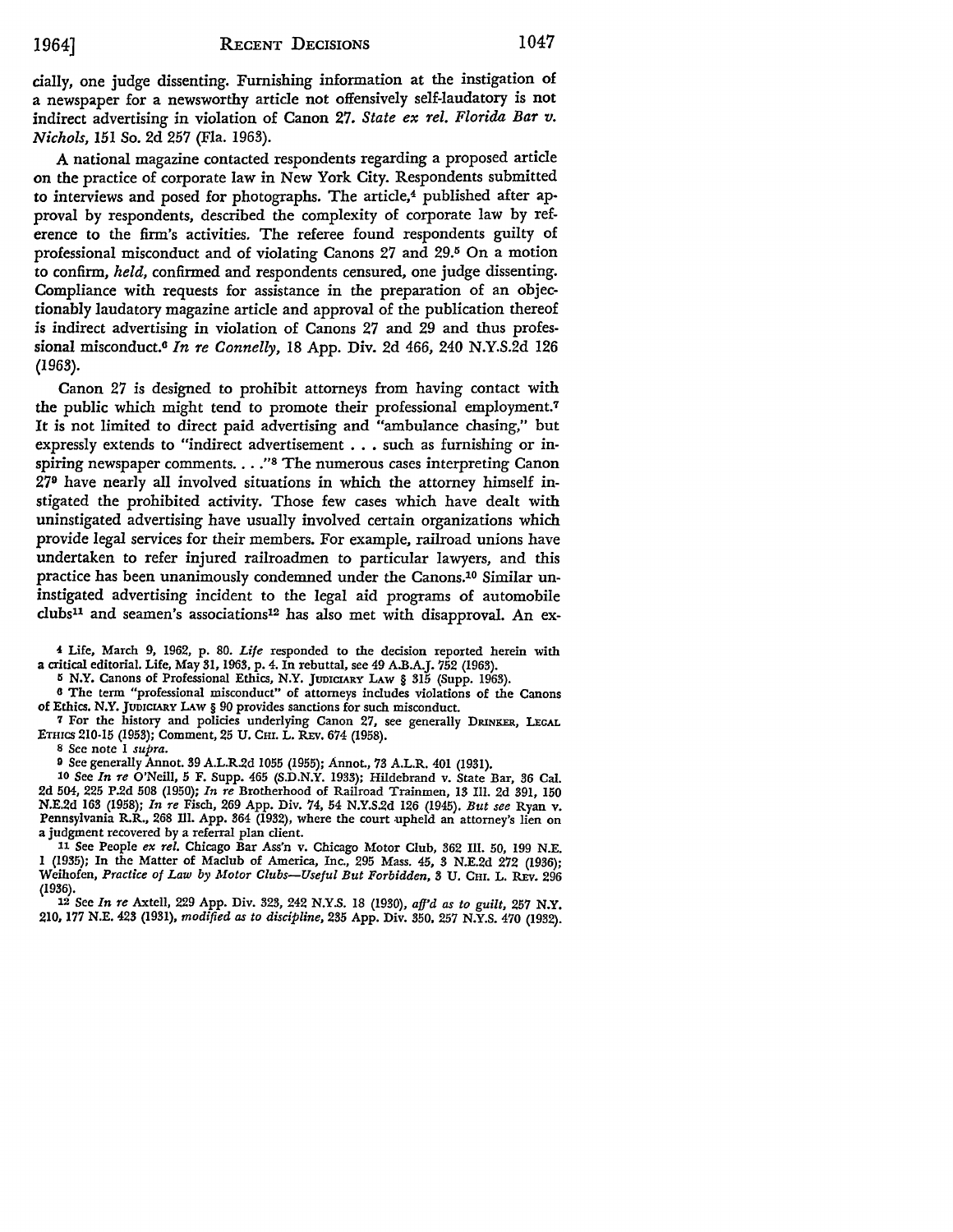ception to this general condemnation of referral programs, however, was established by the Supreme Court's recent decision disapproving the application of Canon 27 to promotion by the NAACP of civil rights suits.13 The Court distinguished between advertising which promotes litigation of constitutional rights and advertising which promotes "use of the legal process for purely private gain. . . ."14 A similar exception is implicit in Canon 35; although it prohibits using an organization as an intermediary between an attorney and his client, it makes an exception for charitable societies rendering aid to indigents and thus condones some referral plans.<sup>15</sup> It should be noted, however, that the uninstigated advertising in both the condemned plans and the approved exceptions is direct advertising; its main purpose and natural tendency is to place potential clients in contact with attorneys. It seems clear that the presence or absence of instigation by the attorney fails to provide a useful criterion for determining whether a particular kind of direct advertising is condemned by Canon 27. The impropriety of direct advertising, and the financial harm it causes fellow attorneys, is the same whether the publisher comes to the attorney or the attorney goes to the publisher. Furthermore, if uninstigated direct advertising were permitted, its present minor frequency would probably increase sharply.

The principal cases, on the other hand, involved indirect advertising, in that any benefit accruing to the attorneys was incidental to the nature and primary purpose of the publications. In the realm of indirect unpaid advertising a distinction based on instigation might provide a sensible basis for permitting the publication of some tasteful and informative articles. The terminology of Canon 27 supports such a construction,<sup>16</sup> and the frequency of unpaid articles is not likely to be great in any event. The infrequency and the indirect nature of the advertising in these articles minimize their harmful effect on other attorneys, and the instances that do occur will generally indicate particular newsworthiness or well-merited praise.17 This distinction based on instigation was given some weight in

13 NAACP v. Button, 371 U.S. 415 (1963).

14 *Id.* at 443. See also cases cited, *id.* at 440 n.19; ABA, OPINIONS OF THE CoMMITrEE ON PROFESSIONAL ETHICS 308 (1957), Opinion No. 148 (1935) (permitting advertising which promoted litigation of the constitutionality of the National Labor Relations Act).

15 ABA, CANONS OF PROFESSIONAL AND JUDICIAL ETHICS 33 (1957). Opinions of the American Bar Association Ethics Committee indicate, however, that advertising for such lawyer referral services must be carried on through a bar association. *Compare* ABA, CANONS OF PROFESSIONAL AND JUDICIAL ETHICS (1957) Opinion No. 191 (1939), at p. 377, with id., Opinion No. 205 (1940), at p. 416. See also id., Opinion No. 291 (1956), at p. 624.

16 See note 1 *supra.* The canon refers to "furnishing or inspiring," and "procuring." The words "inspiring" and "procuring" clearly seem to demand an element of instigation. The context of "furnishing"-"furnishing or inspiring newspaper comments"clearly conjoins it with terms demanding an element of instigation; this would indicate that it was most likely designed to prevent an attorney from sending a fully prepared manuscript to a publisher on his own. It must be conceded, however, that the sentence of Canon 27 which deals with indirect advertising is confusing and grammatically unclear, making it capable of varying interpretations.

17 In this connection it is interesting to note that prior to 1940, Canon 27 began: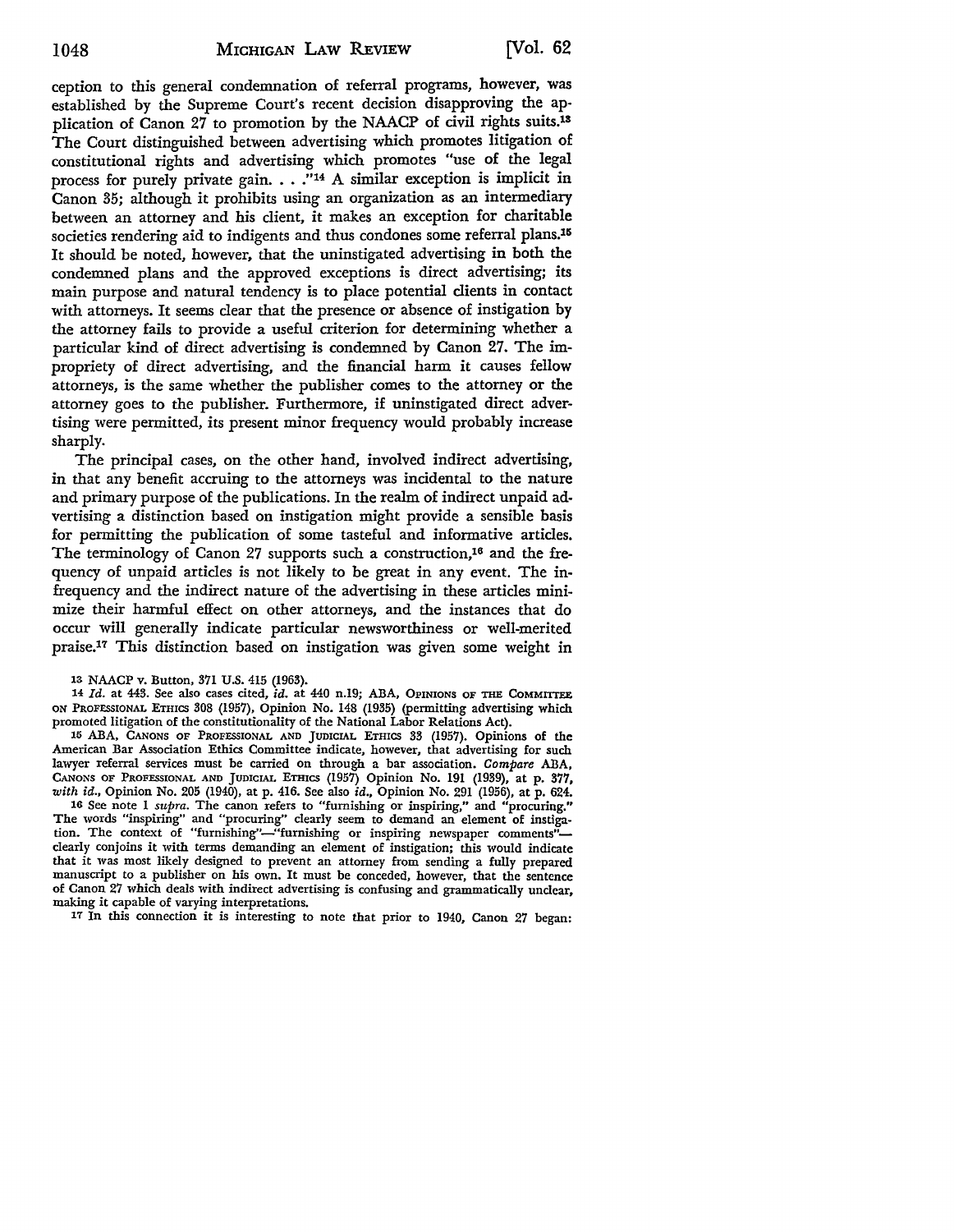*Nichols,* where it was emphasized that "the newspapers voluntarily solicited the material for the article as a news story only; respondent solicited nothing. . . ."18 However, this distinction was apparently rejected in Con*nelly,* that court choosing to stress that respondents had furnished the material and cooperated throughout in the preparation of the article.19 In any event, it seems clear that the cases which refuse to recognize the instigation distinction when direct advertising is involved are not persuasive authority for a similar refusal when dealing with indirect advertising.20

Although previous case law is not very helpful in resolving the problem of the principal cases, a number of opinions by the grievance and ethics committees of various bar associations are more in point. Their technical status as authority is unclear,<sup>21</sup> but they are generally cited at length in attorney misconduct cases, and were relied on heavily in both principal cases. Opinions are reported only sporadically, and, to prevent identification of, or embarrassment to, the parties involved, the facts giving rise to them are not reported. These opinions nonetheless embody the careful deliberations of prominent lawyers in close contact with the customary practices and realistic needs of the profession.

In 1932 the American Bar Association's Committee on Professional Ethics responded to the following hypothethical situation: without any instigation by the attorney in question, the local newspaper repeatedly published a notice of his arrival *in* town accompanied by the statement that he was "one of the leading trial lawyers in the state." Expressing doubt that such a situation could actually arise, the Committee held that such conduct would be laudatory indirect advertising in violation of Canon 27.22 The Committee stated it to be the duty of the lawyer when he was first made aware of the publication to "request and require" *its* discontinuance. The same duty would arise if the lawyer learned of the article prior to initial publication.23 The further determination of the Committee, that the

"the most worthy and effective advertisement possible, even for a young lawyer, and especially with his brother lawyers, is the establishment of a well-merited reputation for professional capacity and fidelity to trust." See DRINKER, *op. cit. supra* note 7, at 215.

20 These two variables, instigation by the attorney and directness of the benefit accruing from publication, allow a breakdown of all advertising into four categories: instigated-direct, instigated-indirect, uninstigated-direct, and uninstigated-indirect. It is suggested that, judged by frequency of occurrence and degree of detrimental effect, the above categories arc arranged in descending order of objectionability, and that the principal cases fall within the fourth category.

21 The Opinions of the American Bar Ass'n Committee are said to be "highly persuasive" but not binding on state and local committees. DRINKER, *op. cit. supra* note 7, at 32.

22 ABA, OPINIONS OF THE CoMMITIEE ON PROFESSIONAL ETHICS 157 (1957), Opinion No. 62 (1932).

23 See also Opinion No. 79, reported in Appendix *A* of DRINKER, *op. cit. supra* note *7*  **as** "Decisions by the ABA Ethics Committee Hitherto Unreported." This opinion held that a law firm "may not acquiesce in the publication by a magazine of a laudatory history of the firm."

<sup>18</sup> State *ex rel.* Florida Bar v. Nichols, 151 So. 2d 257, 260 (Fla. 1963).

<sup>19</sup> *In re* Connelly, 18 App. Div. 2d 466, 470-71, 240 N.Y .S.2d 126, 130-31 (1963).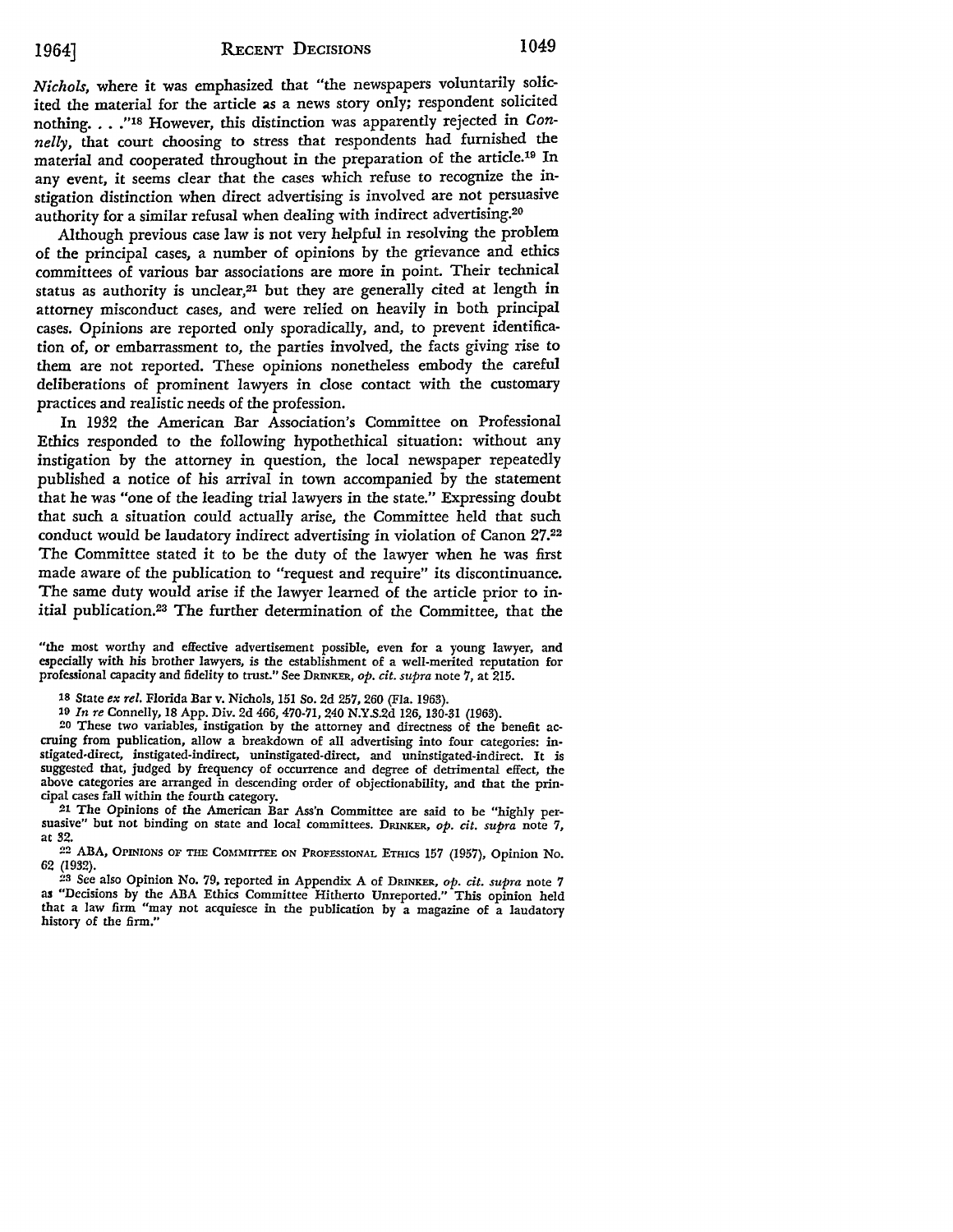publication in issue would be impermissibly laudatory, is also relevant. The articles in the principal cases, both of which contained extensive biographies and praised the attorneys in several specific respects, seem more delinquent on this account than the rather mild statement in the foregoing hypothetical case.

Two possibilities of avoiding the sanctions of Canon 27 when they would otherwise apply are set out in *Opinion 806* of the Committee on Professional Ethics of the Association of the Bar of the City of New York.24 This opinion was relied on in the *Connelly* case25 and cited by the dissent in *Nichols.26* The opinion held that a lawyer may not encourage or collaborate in the preparation of laudatory newspaper and magazine statements; however, in light of the substantial public interest in legitimately newsworthy activities of a lawyer, he may answer questions and volunteer data if he insists that the article be in good taste.<sup>27</sup> Thus, a finding of newsworthiness and good taste will excuse encouraging or collaborating in a publication even though such action is otherwise objectionable under Canon 27. Determining what is newsworthy or in good taste is, of course, a question which depends upon the facts and circumstances of a given case, and upon the personal judgment of the particular court or ethics committee. Due to the lack of precision in the standards that must be applied, as well as the uniqueness of each situation, it is difficult to say that the principal cases, or any other cases which might arise involving the same problem, are inconsistent with one another. In addition, although questions of newsworthiness and objectionable laudation are subject to review by grievance committees and courts, such review comes only after the harm has been done, and there is thus an understandable reluctance to impose harsh penalties for mere mistakes of judgment. Such reluctance played a key role in the *Nichols* case.28 Moreover, even though an attorney may try in good faith to comply with Canon 27, his personal and financial involvement will usually prevent him from making an objective and intelligent judgment.29 Therefore, the result of relying solely on review that follows publication is a leniency of enforcement which benefits the aggressive attorney with the lowest standard of good taste at the expense of his more timid or conscientious colleagues. Consequently, providing only for review

24 THE WILLIAM NELSON CROMWELL FOUNDATION, OPINIONS OF THE COMMITTEE ON PRO-FESSIONAL ETHICS OF THE AsSOCIATION OF THE BAR OF THE CITY OF NEW YORK. AND THE NEW YORK. COUNTY LAWYERS' AssoCIATION 543 (1956), Opinion No. 806 (1955).

25 18 App. Div. 2d 466, 478, 240 N.Y.S.2d 126, 138 (1963).

26 151 So. 2d 257, 266-67 (1963).

27 *Accord,* DRINKER, *op. cit. supra* note 7, at 260: "In the ultimate analysis the question, like many of those involving legal ethics, is one of good faith and good taste."

28 See 151 So. 2d 257, 261-62 (Fla. 1963).

29 *But see* DRINKER, *op. dt. supra* note 7, at 218-19: "[A]ctually, a lawyer soundly brought up in the law, who wholeheartedly accepts his professional status, will rarely have any difficulty in realizing the difference between the normal by-product of efficient service and the unwholesome results of self-aggrandizement." 63 CoLUM. L. REv. 1341 (1963).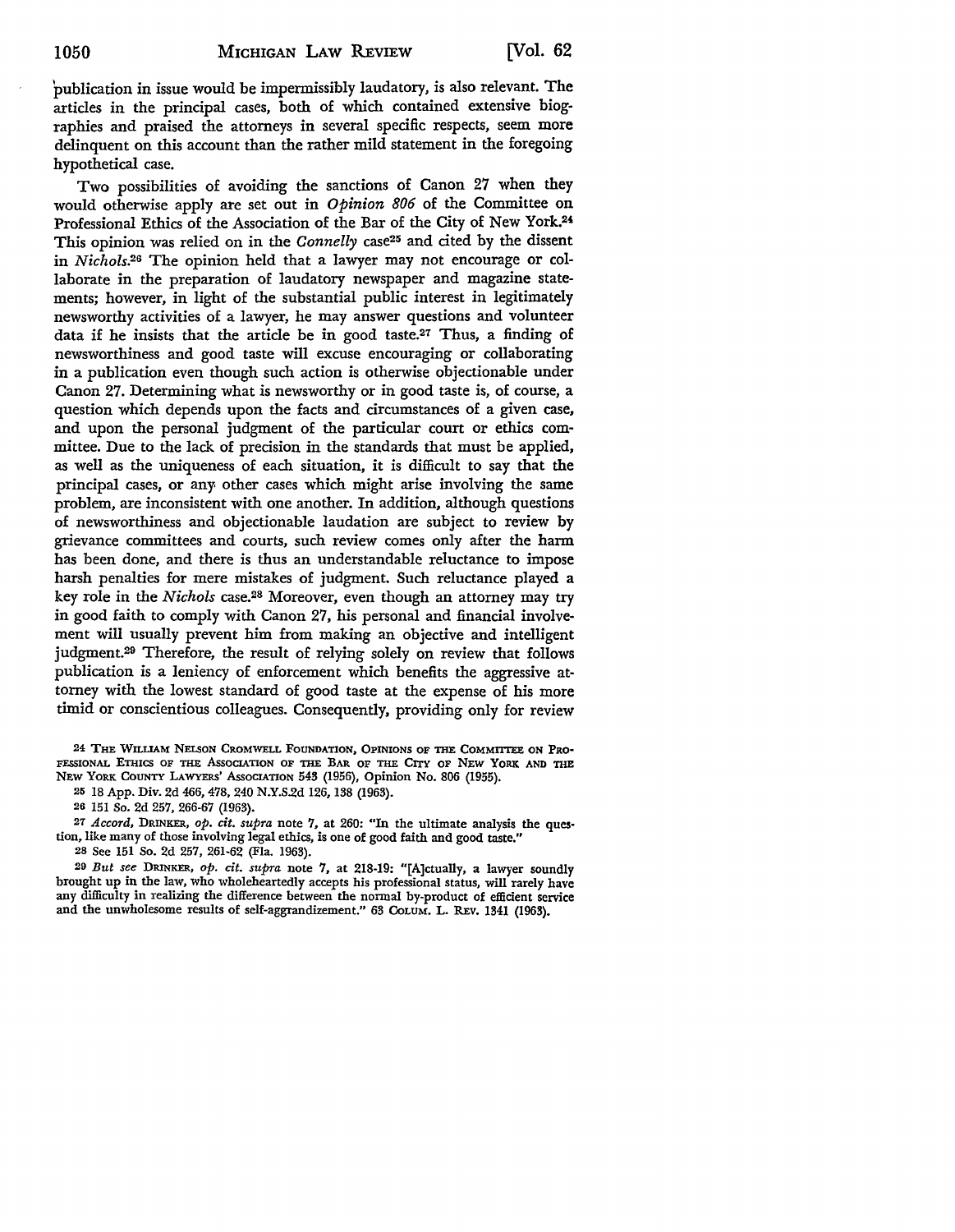following publication can not be deemed a satisfactory method of applying a canon of ethics.

Existing bar association ethics committees, however, provide readymade machinery for solving this dilemma. Requiring that all articles be edited and approved by such committees before they are published would permit a more exacting application of the standards of newsworthiness, good taste, and objectionable laudation. Indeed, as a result of having to apply these standards constantly, the committees would in time establish fairly definite and precise meanings for these presently amorphous concepts. In order to comply with such a plan of pre-publication editing, an attorney would have to obtain contractual editing rights prior to submitting to an interview or furnishing information for an article. Compliance with this proposed procedure, however, would relieve an attorney of responsibility even though the publisher later refused to comply with the Committee's recommendations.30 An attorney engaged in particularly newsworthy activities, where even slight procedural delay would be detrimental,<sup>31</sup> could be exempted from the requirement of obtaining pre-publication approval in carefully delimited subject areas if the committee were satisfied that his judgment could be trusted.32 Such attorneys could, of *course,* be proceeded against later if they violated Canon 27 and the terms of such prior approval.

The purpose of this proposed plan of pre-publication editing is to provide greater contact between attorneys and the general public, rather than to bury what little exists under administrative red tape. The continued poor public image of both lawyers and the practice of law<sup>33</sup> is a direct result of the restricted means of communication presently available, and it evidences a pressing need for improvement. The unsolicited publication of articles describing newsworthy activities and careers of members of the bar is a far more effective means of improving this public image than are spot advertisements by trust companies and bar associations.34 Overly zealous condemnation of indirect uninstigated advertising may deprive the public of the opportunity to understand and evaluate our legal system. It

30 Specific enforcement of such an editing contract might encounter first amendment objections. However, prohibiting future cooperation with breaching publishers would provide an effective non-judicial sanction.

31 The activity of the New York attorney who negotiated the release of Cuban invasion prisoners in early 1963 would be an example of the situation envisioned here.

32 This exemption is necessary because two-and-one-half months is the average time presently required by the American Bar Association Ethics Committee to process and respond to inquiries. The average for state and local committees is perhaps somewhat less due to the proximity of committee members. Procedural improvements could probably be made, but present procedures would be satisfactory for articles, like those involved in both principal cases, which are of a casual rather than an urgent nature.

33 See Eldred, *Public Relations for Lawyers,* 22 Ky, S.B.J. 170 (1958); Hamley, *Public Relations and the Individual Lawyer,* 41 J. AM. Jun. Soc'Y 70 (1957).

84 Bar association advertising has met with increasing approval in recent years. Com*pare* ABA, CANONS OF PROFESSIONAL AND JUDICIAL ETHICS (1957), Opinion No. 121 (1934), at p. 252, *with id.,* Opinion No. 227 (1941), at p. 454. See also *id.,* Opinion No. 179 (1938), at p. 355; *id.,* Opinion No. 260 (1944), at p. 537.